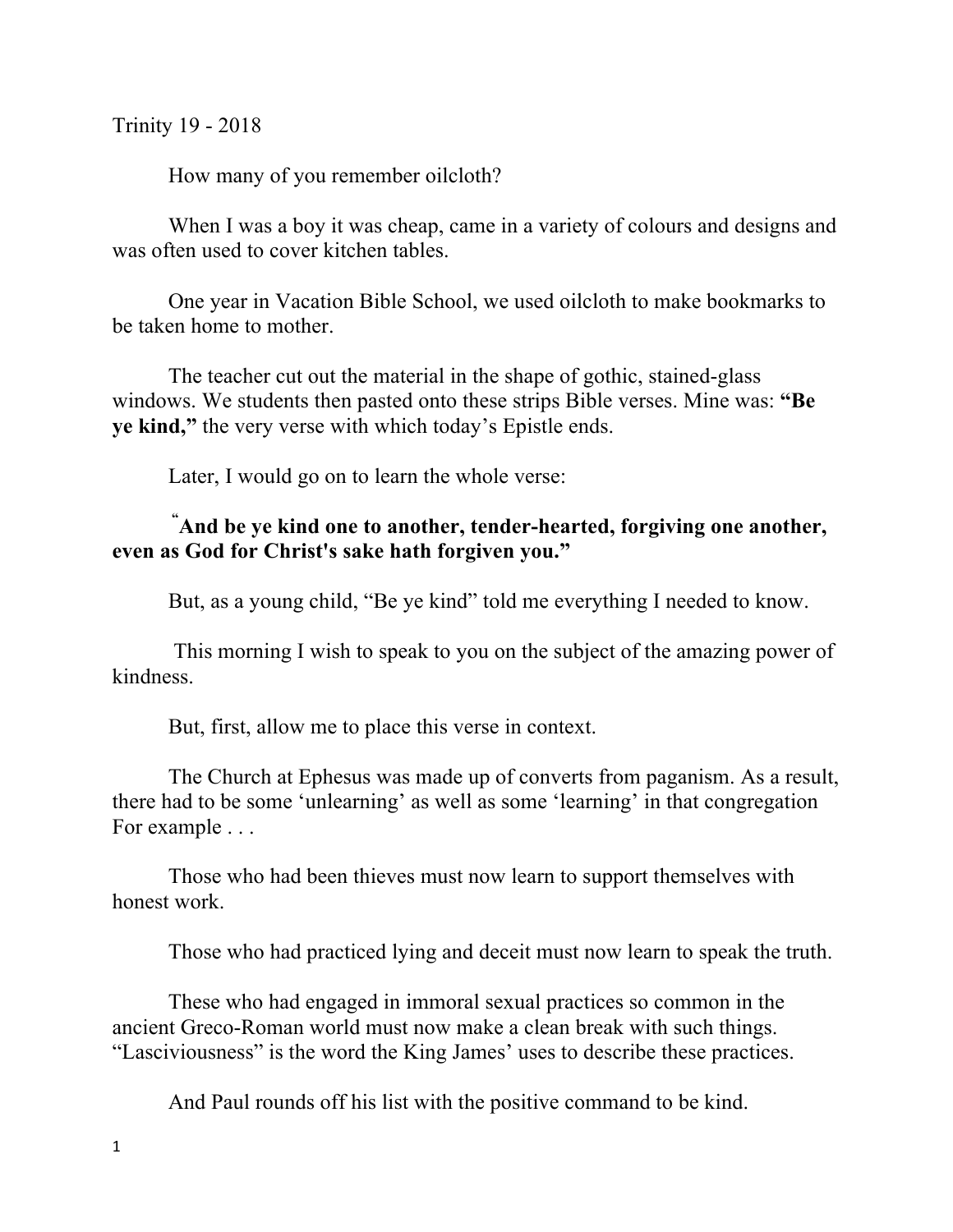If you have been watching television this past week, kindness seems to be a forgotten virtue, at least in the political arena.

Ranker, malice, vilification and evil-speaking seem to be the order of the day.

Now, perhaps more than ever, we who call ourselves Christians need to make a special effort to model this forgotten virtue.

If you think about it, Jesus Himself was the great exemplar of kindness.

Oh yes, he could be tough when he needed to be. He was a man's man. Remember what he did with the money changers in the Temple. He overturned their tables and drove them out. No sissy man could have done that.

Nevertheless, most of the snapshots we have of Him portray another side: a man of integrity and firmness – yes – but also one of compassion and immense kindness.

Think, for example, how he handled the women caught in the act of adultery.

Her male accusers wanted to stone her, but Jesus wanted to save her. After they had slunk away, came His words: "Go and sin no more."

We are not told, but I can't help but believe, these words of kindness changed her life. She went away with her shoulders up, a new dignity, a new purpose, to say nothing of cleansed slate.

Or what about Jesus' response to the paralysed man laid at his feet in today's Gospel?

Kindness prompted Him not only to heal this man's bodily infirmity – his paralysis -- but also to address the deeper needs of the heart. Addressing the latter first, He said: **" Son, your sins are forgiven."** Then, went on to say: **"Take up your bed and walk."**

Again, I can't help but believe Jesus' kind words that day changed the trajectory of this man's life.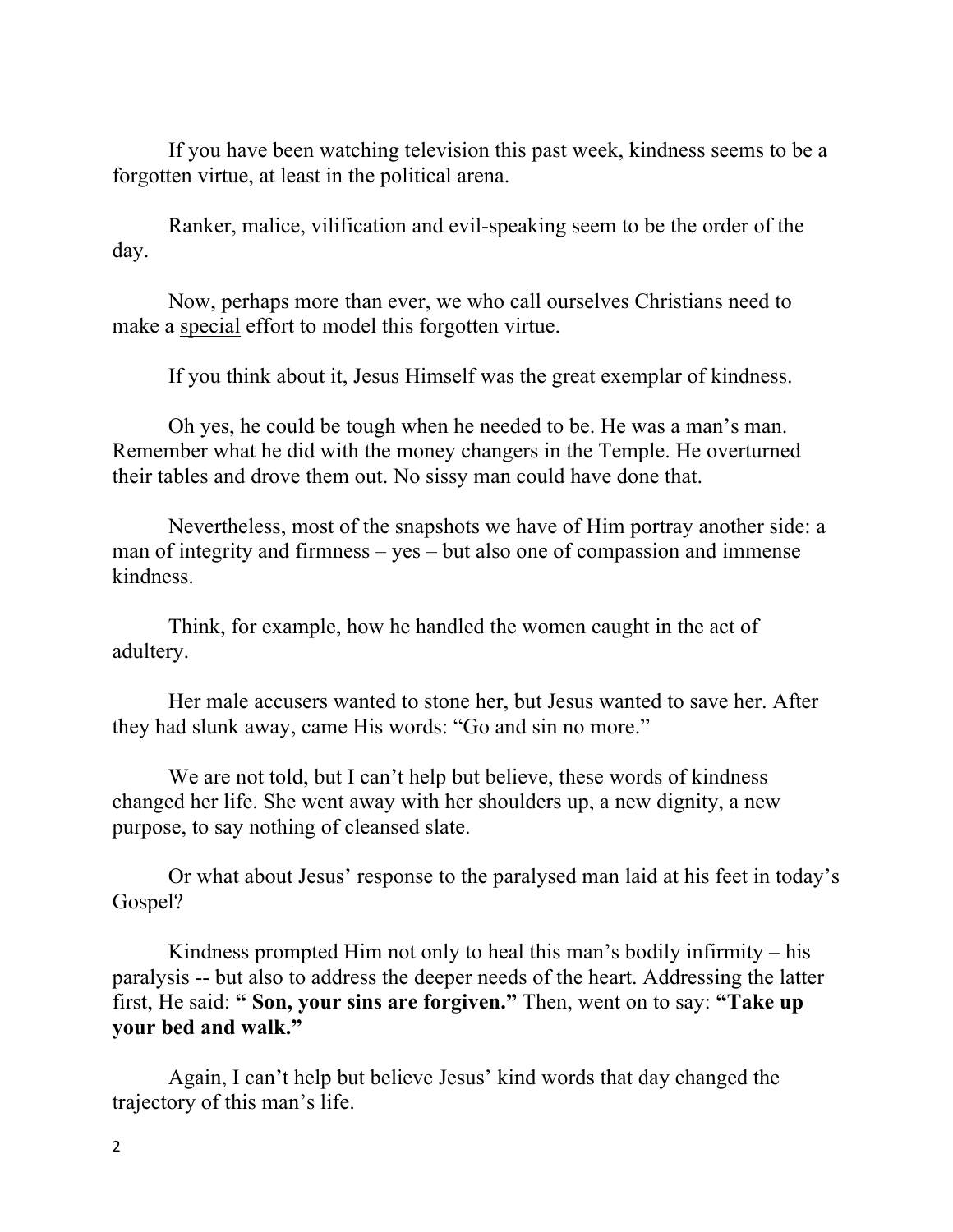If kindness was Jesus' way, surely it ought to be our way. That is what Paul is saying today's key verse.

Again, I want to suggest that there is amazing power in kindness. A story told by a seminary professor makes this point very powerfully.

This professor, according to some 'tellings', was none other than the late Fred Craddock (who, by the way, has spoken from this very pulpit).

If it wasn't, it should have been, because it sounds like one of his stories.

Regardless, this professor and his wife had taken few days off and had headed for the Smoky Mountains. That evening they went to a restaurant in Gatlinburg.

Once seated, they saw a white-headed gentleman making the rounds of the tables, greeting and making small talk with the patrons.

Secretly, they hoped he would miss their table, but here he came.

"Where are you folks from?" he asked.

"Oklahoma," they answered.

What do you do there?

"Oh, I teach in a seminary."

"Oh, you teach preacher boys, do you? Let me tell you a preacher story." He then pulled out a chair and sat down with them at the table.

This professor had heard about all the preacher stories he wanted to hear, but there was no way out from hearing this one.

The old man pointed his finger in the direction of the plate-glass window in the front of the restaurant, and said: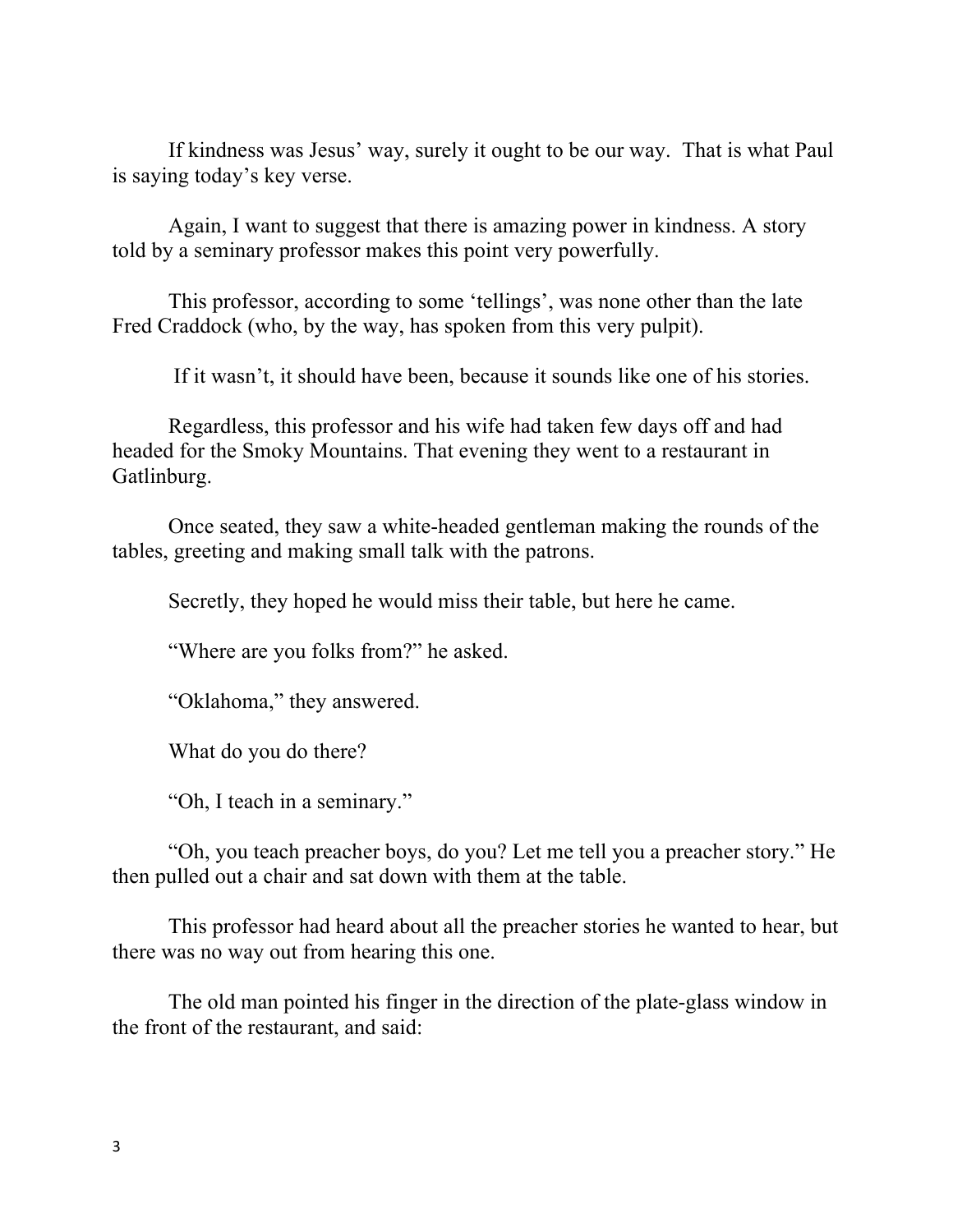"See that yonder mountain. I was born just on the other side of it. I had it rough go of it as boy. My mother was not married when I was born, and her disgrace fell on me.

"I can remember hearing old women whispering as we walked down the street: 'I wonder who's his daddy?'"

He went on to say that he and his mother did not go to church. Church was for good people, not people like them.

But, eventually a new preacher came into town, and spoke at a school assembly.

"For some reason," the old man said, "I felt drawn to him. He seemed so kind."

"So, I began to slip into his church, always waiting until the service had begun and always being careful to slip out before the Benediction.

"But one day, I didn't get out in time," he continued "and had to file past the preacher at the back door.

"Looking down at me with piercing blue eyes, he said: 'Whose boy are you?'"

Of course, this was the question he had been dreading all his life, and tears began to well up in his eyes.

The old preacher could see his distress, and quickly said:

## **"Wait a minute. Don't tell me. I know whose son you are. You are God's son. God is your daddy.**

Patting his hand on his shoulder, he said:

## **"Boy, you have a great heritage. I want you to go out and claim it."**

"Those words changed my life," said the old man as he pushed back his chair, got up and walked away from the table.